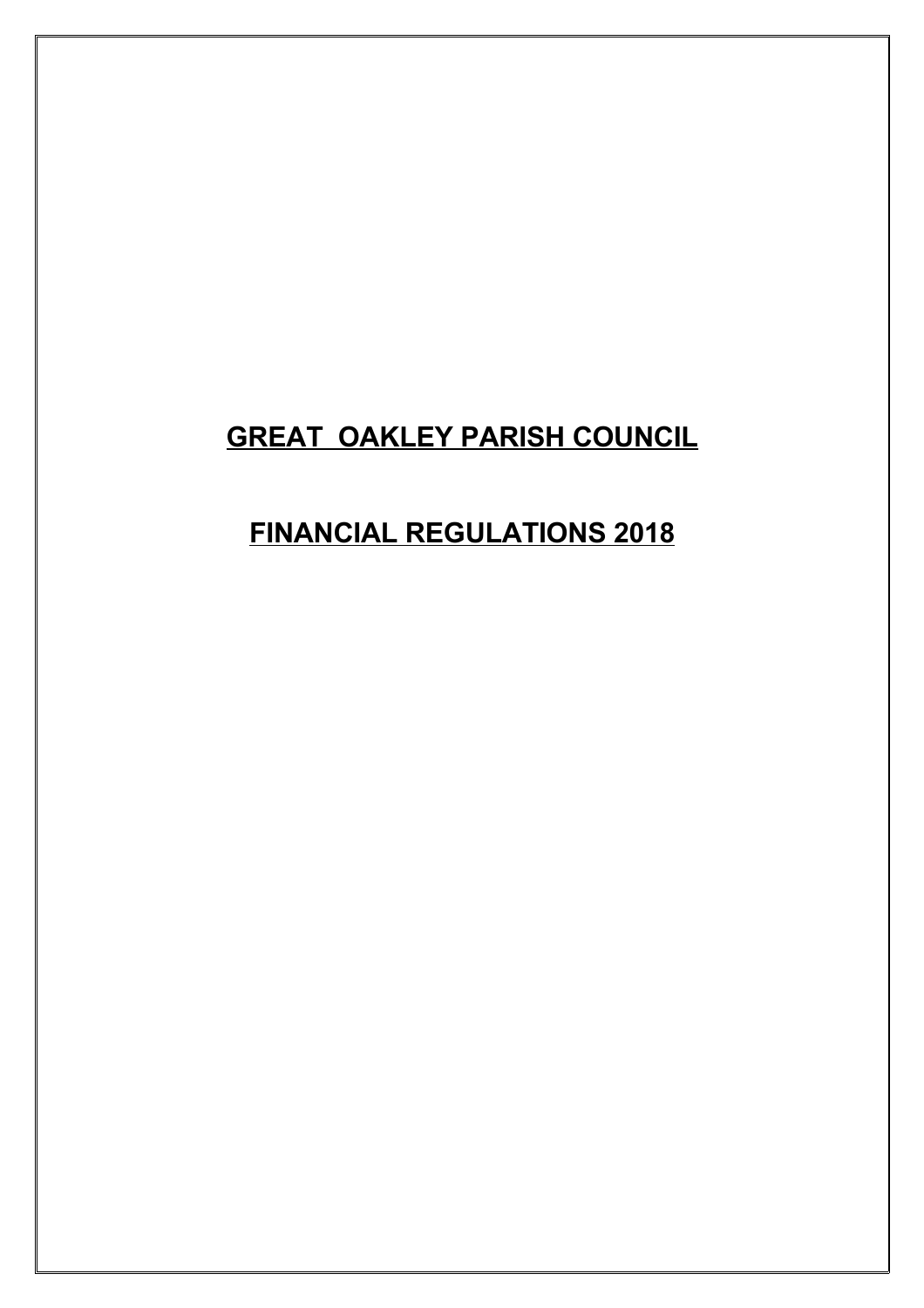# **GREAT OAKLEY PARISH COUNCIL FINANCIAL REGULATIONS**

#### <span id="page-1-1"></span><span id="page-1-0"></span>**INDEX**

| $\mathbf{1}$ .  |  |
|-----------------|--|
| 2.              |  |
| 3.              |  |
| 4.              |  |
| 5.              |  |
| 6.              |  |
| 7 <sub>1</sub>  |  |
| 8.              |  |
| 9.              |  |
| 10.             |  |
| 11.             |  |
| 12.             |  |
| 13.             |  |
| 14.             |  |
| 15.             |  |
| 16.             |  |
| 17 <sub>1</sub> |  |
| 18.             |  |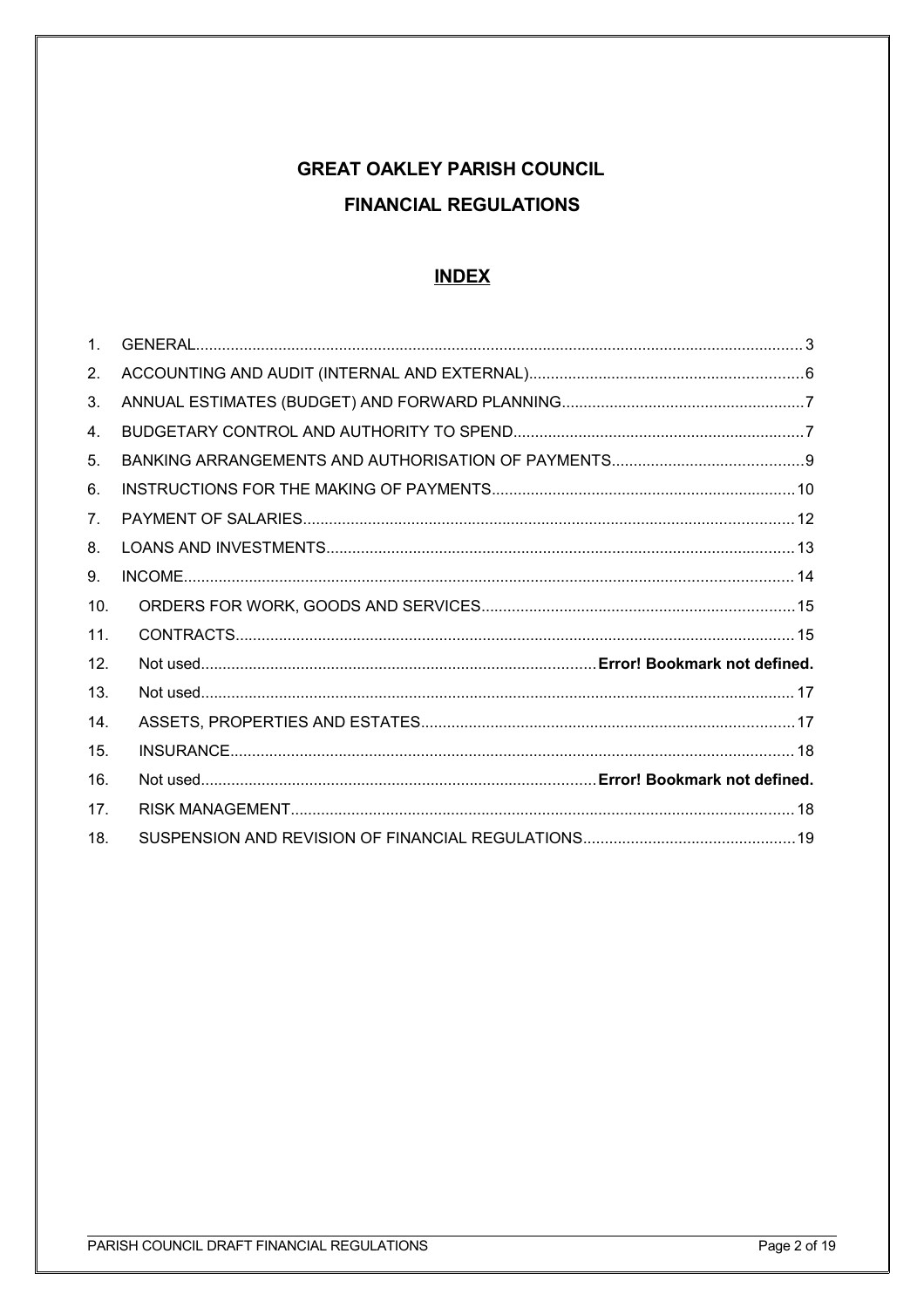These Financial Regulations were adopted by the Council at its Meeting held on

# <span id="page-2-0"></span>**1. GENERAL**

- 1.1. These financial regulations govern the conduct of financial management by the council and may only be amended or varied by resolution of the council. Financial regulations are one of the council's three governing policy documents providing procedural guidance for members and officers. Financial regulations must be observed in conjunction with the council's standing orders<sup>[1](#page-2-1)</sup> and any individual financial regulations relating to contracts.
- 1.2. The council is responsible in law for ensuring that its financial management is adequate and effective and that the council has a sound system of internal control which facilitates the effective exercise of the council's functions, including arrangements for the management of risk.
- 1.3. The council's accounting control systems must include measures:
	- for the timely production of accounts;
	- that provide for the safe and efficient safeguarding of public money;
	- to prevent and detect inaccuracy and fraud; and
	- identifying the duties of officers.
- 1.4. These financial regulations demonstrate how the council meets these responsibilities and requirements.
- 1.5. At least once a year, prior to approving the Annual Governance Statement, the council must review the effectiveness of its system of internal control which shall be in accordance with proper practices.
- 1.6. A breach of these Regulations by an employee is gross misconduct.
- 1.7. Members of Council are expected to follow the instructions within these Regulations and not to entice employees to breach them. Failure to follow instructions within these Regulations brings the office of Councillor into disrepute.
- 1.8. The Responsible Financial Officer (RFO) holds a statutory office to be appointed by the council. The Clerk has been appointed as RFO for this council and these regulations will apply accordingly.
- 1.9. The RFO;
	- acts under the policy direction of the council;

<span id="page-2-1"></span><sup>1</sup> Model standing orders for councils are available in Local Councils Explained © 2013 National Association of Local Councils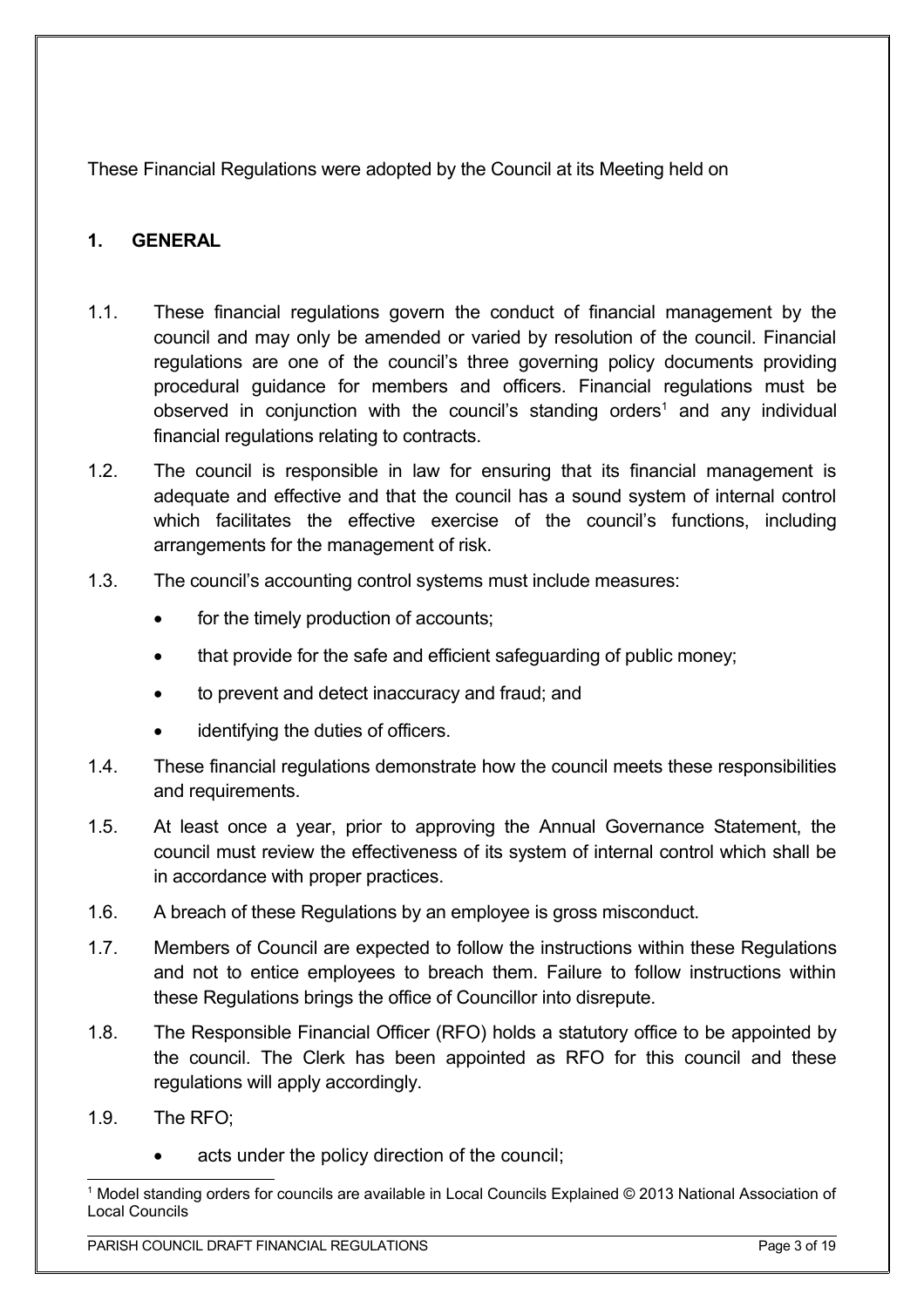- administers the council's financial affairs in accordance with all Acts, Regulations and proper practices;
- determines on behalf of the council its accounting records and accounting control systems;
- ensures the accounting control systems are observed;
- maintains the accounting records of the council up to date in accordance with proper practices;
- assists the council to secure economy, efficiency and effectiveness in the use of its resources; and
- produces financial management information as required by the council.
- 1.10. The accounting records determined by the RFO shall be sufficient to show and explain the council's transactions and to enable the RFO to ensure that any income and expenditure account and statement of balances, or record of receipts and payments and additional information, as the case may be, or management information prepared for the council from time to time comply with the Accounts and Audit Regulations<sup>[2](#page-3-0)</sup>.
- 1.11. The accounting records determined by the RFO shall in particular contain:
	- entries from day to day of all sums of money received and expended by the council and the matters to which the income and expenditure or receipts and payments account relate;
	- a record of the assets and liabilities of the council; and
	- wherever relevant, a record of the council's income and expenditure in relation to claims made, or to be made, for any contribution, grant or subsidy.
- 1.12. The accounting control systems determined by the RFO shall include:
	- procedures to ensure that the financial transactions of the council are recorded as soon as reasonably practicable and as accurately and reasonably as possible;
	- procedures to enable the prevention and detection of inaccuracies and fraud and the ability to reconstruct any lost records;
	- identification of the duties of officers dealing with financial transactions and division of responsibilities of those officers in relation to significant transactions;
	- procedures to ensure that uncollectable amounts, including any bad debts are not submitted to the council for approval to be written off except with the

<span id="page-3-0"></span><sup>2</sup> In England - Accounts and Audit (England) Regulations 2011/817 In Wales - Accounts and Audit (Wales) Regulations 2005/368

PARISH COUNCIL DRAFT FINANCIAL REGULATIONS **PARISH COUNCIL PROTECTIVE COUNCIL** PAGE 4 of 19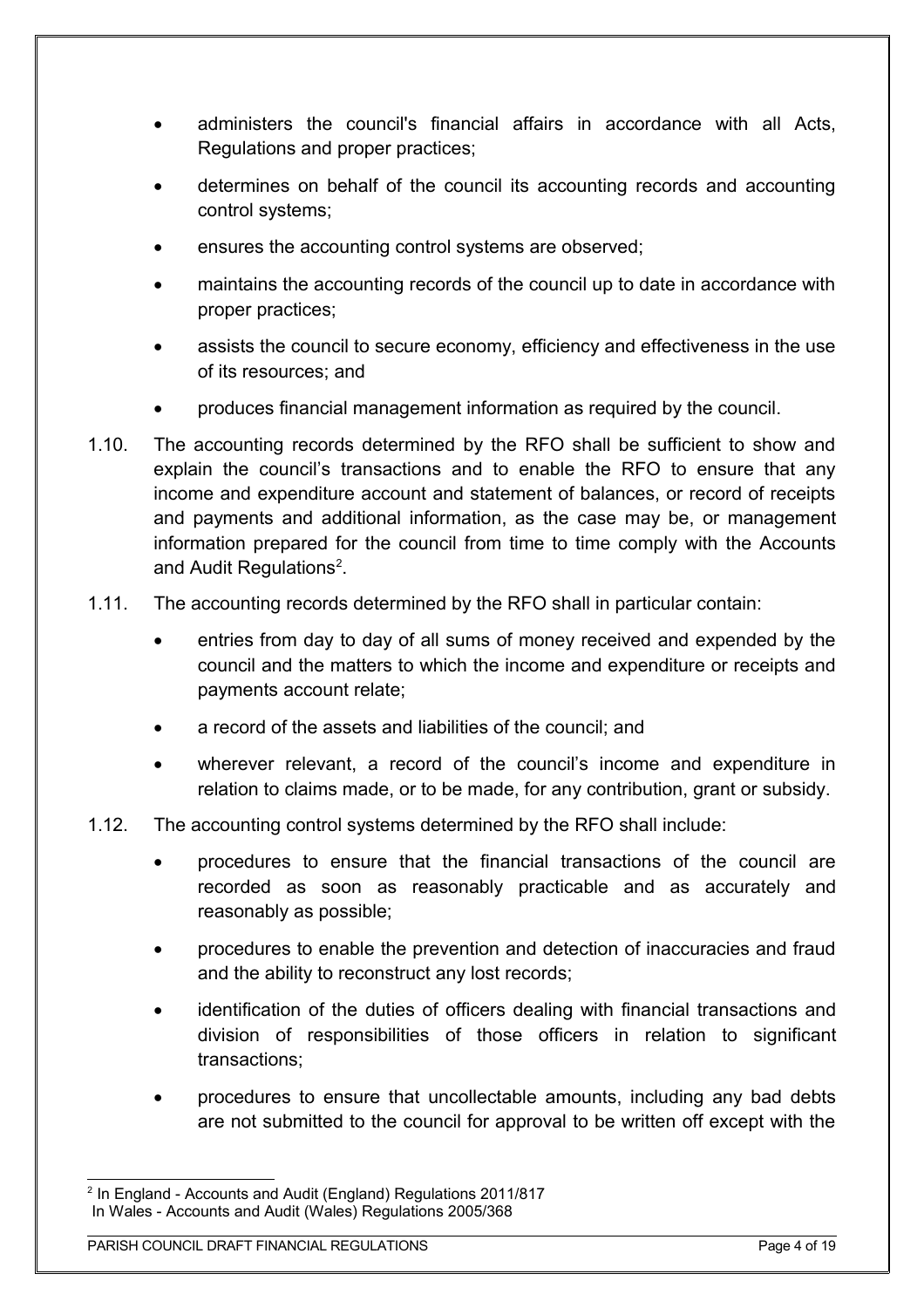approval of the RFO and that the approvals are shown in the accounting records; and

- measures to ensure that risk is properly managed.
- 1.13. The council is not empowered by these Regulations or otherwise to delegate certain specified decisions. In particular any decision regarding:
	- setting the final budget or the precept (Council Tax Requirement);
	- approving accounting statements;
	- approving an annual governance statement;
	- borrowing;
	- writing off bad debts;
	- declaring eligibility for the power of well-being; and
	- addressing recommendations in any report from the internal or external auditors,

shall be a matter for the full council only.

- 1.14. In addition the council must:
	- determine and keep under regular review the bank mandate for all council bank accounts;
	- approve any grant or a single commitment in excess of £500; and
	- in respect of the annual salary for any employee have regard to recommendations about annual salaries of employees made by the relevant Committee in accordance with its terms of reference.
- 1.15. In these financial regulations, references to the Accounts and Audit Regulations or 'the regulations' shall mean the regulations issued under the provisions of section 27 of the Audit Commission Act 1998, or any superseding legislation, and then in force unless otherwise specified.

In these financial regulations the term 'proper practice' or 'proper practices' shall refer to guidance issued in *Governance and Accountability for Local Councils– a Practitioners' Guide (England)* issued by the Joint Practitioners Advisory Group (JPAG), available from the websites of NALC and the Society for Local Council Clerks (SLCC.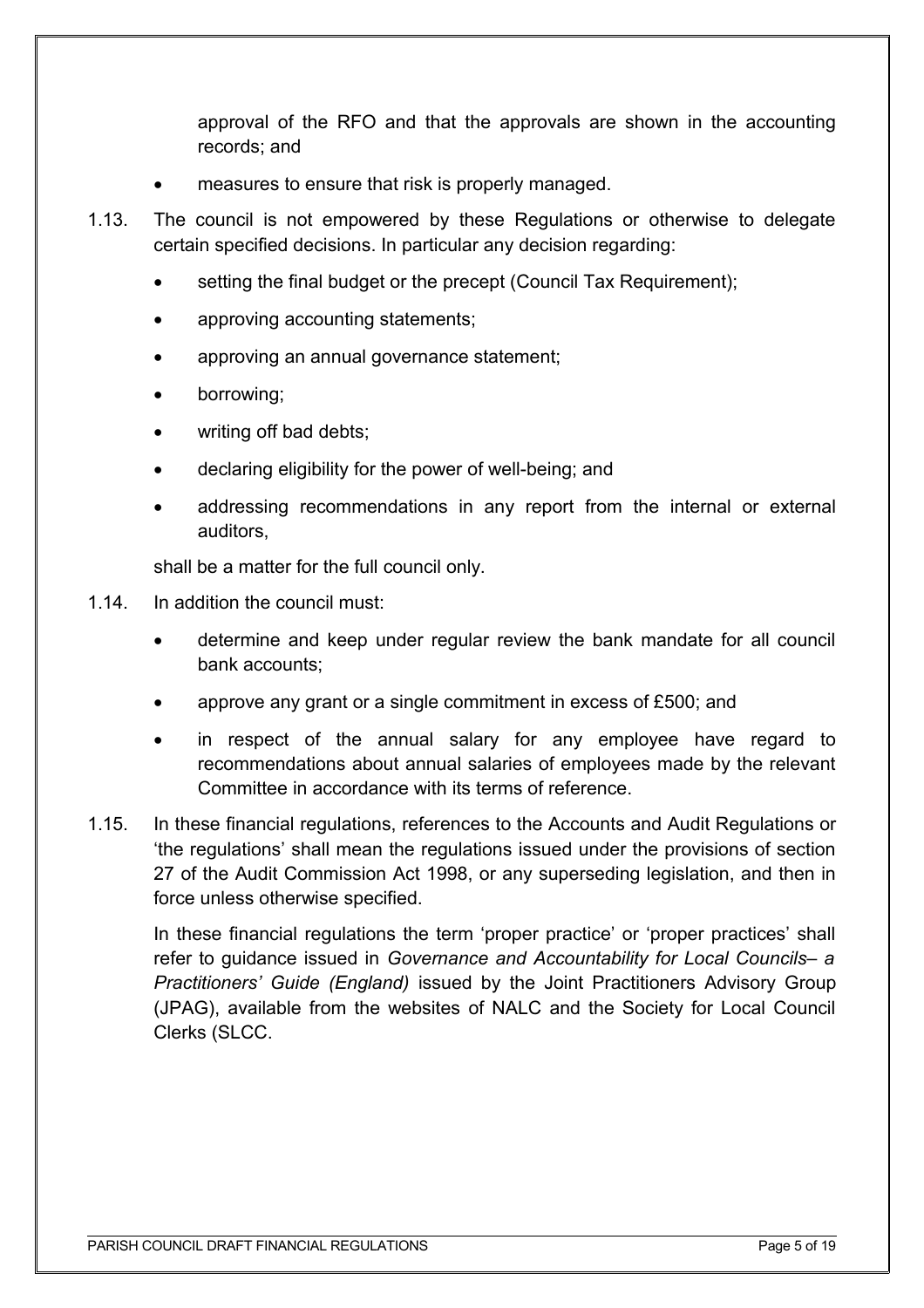# <span id="page-5-0"></span>**2. ACCOUNTING AND AUDIT (INTERNAL AND EXTERNAL)**

- 2.1. All accounting procedures and financial records of the council shall be determined by the RFO in accordance with the Accounts and Audit Regulations, appropriate Guidance and proper practices.
- 2.2. On a regular basis, at least once in each quarter, and at each financial year end, a member other than the Chairman or a cheque signatory shall be appointed to verify bank reconciliations (for all accounts) produced by the RFO. The member shall sign the reconciliations and the original bank statements (or similar document) as evidence of verification. This activity shall on conclusion be reported, including any exceptions, to and noted by the Finance Committee.
- 2.3. The RFO shall complete the annual statement of accounts, annual report, and any related documents of the council contained in the Annual Return (as specified in proper practices) as soon as practicable after the end of the financial year and having certified the accounts shall submit them and report thereon to the council within the timescales set by the Accounts and Audit Regulations.
- 2.4. The council shall ensure that there is an adequate and effective system of internal audit of its accounting records, and of its system of internal control in accordance with proper practices. Any officer or member of the council shall make available such documents and records as appear to the council to be necessary for the purpose of the audit and shall, as directed by the council, supply the RFO, internal auditor, or external auditor with such information and explanation as the council considers necessary for that purpose.
- 2.5. The internal auditor shall be appointed by and shall carry out the work in relation to internal controls required by the council in accordance with proper practices.
- 2.6. The internal auditor shall:
	- be competent and independent of the financial operations of the council;
	- report to council in writing, or in person, on a regular basis with a minimum of one annual written report during each financial year;
	- to demonstrate competence, objectivity and independence, be free from any actual or perceived conflicts of interest, including those arising from family relationships; and
	- have no involvement in the financial decision making, management or control of the council.
- 2.7. Internal or external auditors may not under any circumstances:
	- perform any operational duties for the council;
	- initiate or approve accounting transactions; or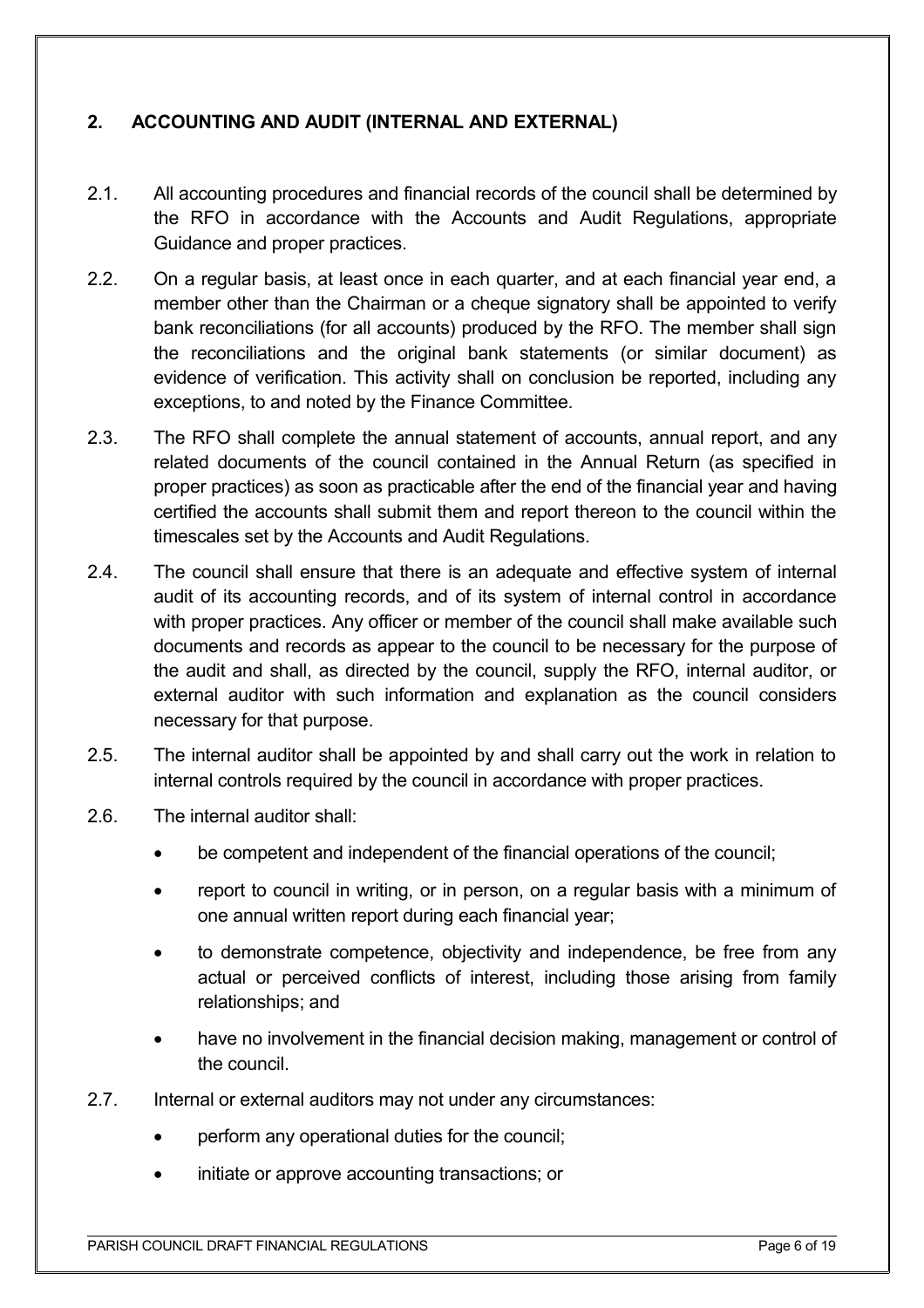- direct the activities of any council employee, except to the extent that such employees have been appropriately assigned to assist the internal auditor.
- 2.8. For the avoidance of doubt, in relation to internal audit the terms 'independent' and 'independence' shall have the same meaning as is described in proper practices.
- 2.9. The RFO shall make arrangements for the exercise of electors' rights in relation to the accounts including the opportunity to inspect the accounts, books, and vouchers and display or publish any notices and statements of account required by Audit Commission Act 1998, or any superseding legislation, and the Accounts and Audit Regulations.
- 2.10. The RFO shall, without undue delay, bring to the attention of all councillors any correspondence or report from internal or external auditors.

# <span id="page-6-1"></span>**3. ANNUAL ESTIMATES (BUDGET) AND FORWARD PLANNING**

- 3.1. Each committee shall review its three year forecast of revenue and capital receipts and payments. Having regard to the forecast, it shall thereafter formulate and submit proposals for the following financial year to the council not later than the end of November each year including any proposals for revising the forecast.
- 3.2. The RFO must each year, by no later than November, prepare detailed estimates of all receipts and payments including the use of reserves and all sources of funding for the following financial year in the form of a budget to be considered by the relevant committee and the council.
- 3.3. The council shall consider annual budget proposals in relation to the council's three year forecast of revenue and capital receipts and payments including recommendations for the use of reserves and sources of funding and update the forecast accordingly.
- 3.4. The council shall fix the precept, and relevant basic amount of council tax to be levied for the ensuing financial year not later than by the end of January each year. The RFO shall issue the precept to the billing authority and shall supply each member with a copy of the approved annual budget.
- 3.5. The approved annual budget shall form the basis of financial control for the ensuing year.

# <span id="page-6-0"></span>**4. BUDGETARY CONTROL AND AUTHORITY TO SPEND**

4.1. Expenditure on revenue items may be authorised up to the amounts included for that class of expenditure in the approved budget. This authority is to be determined by: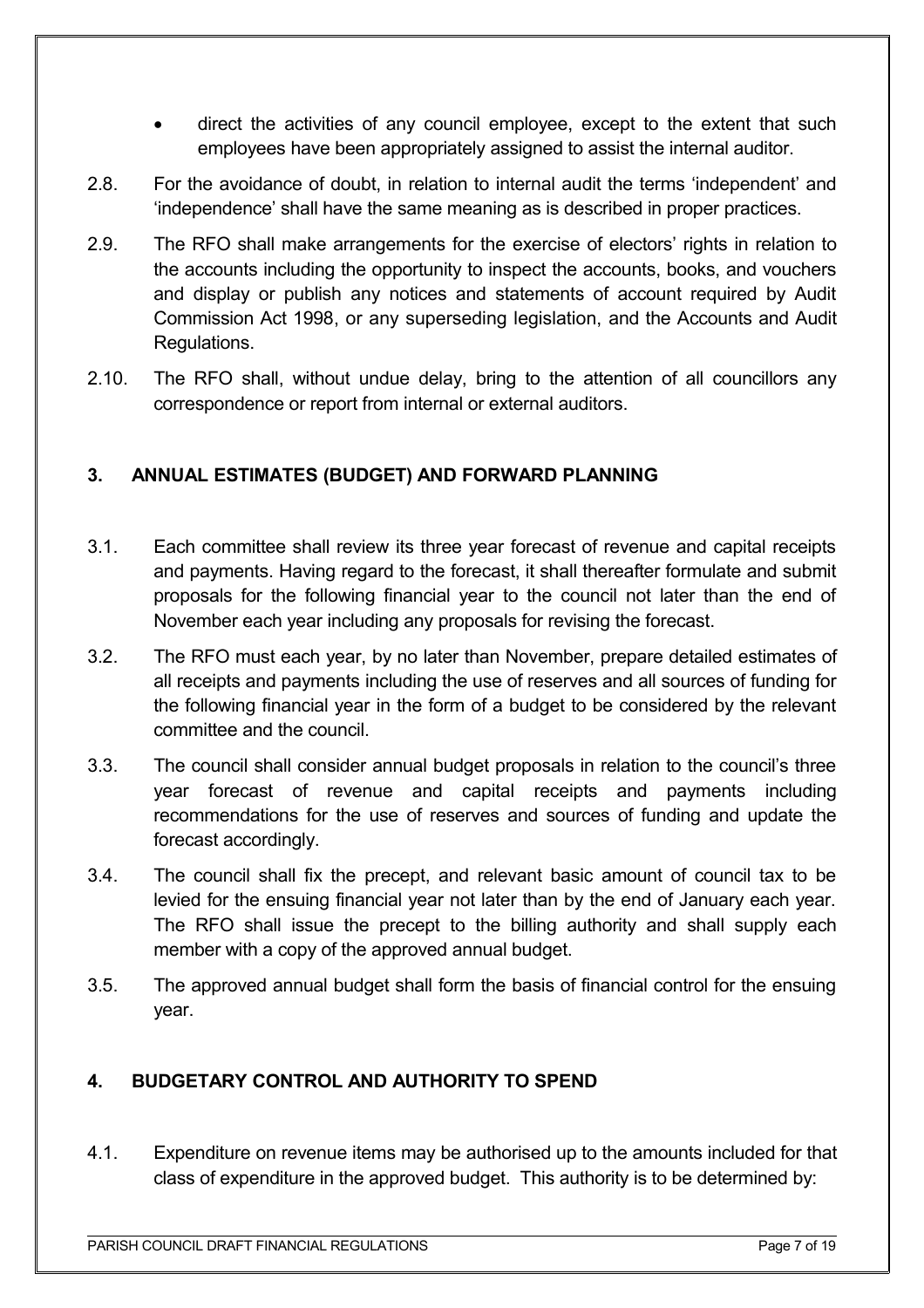- the council for all items over £500;
- a duly delegated committee of the council for items over £500; or
- the Clerk, in conjunction with Chairman of Council or Chairman of the appropriate committee, for any items below £500.

Such authority is to be evidenced by a Minute or by an authorisation slip duly signed by the Clerk, and where necessary also by the appropriate Chairman.

Contracts may not be disaggregated to avoid controls imposed by these regulations.

- 4.2. No expenditure may be authorised that will exceed the amount provided in the revenue budget for that class of expenditure other than by resolution of the council, or duly delegated committee. During the budget year and with the approval of council having considered fully the implications for public services, unspent and available amounts may be moved to other budget headings or to an earmarked reserve as appropriate ('virement').
- 4.3. Unspent provisions in the revenue or capital budgets for completed projects shall not be carried forward to a subsequent year.
- 4.4. The salary budgets are to be reviewed at least annually in October for the following financial year and such review shall be evidenced by a hard copy schedule signed by the Clerk and the Chairman of Council or relevant committee. The RFO will inform committees of any changes impacting on their budget requirement for the coming year in good time.
- 4.5. In cases of extreme risk to the delivery of council services, the clerk may authorise revenue expenditure on behalf of the council which in the clerk's judgement it is necessary to carry out. Such expenditure includes repair, replacement or other work, whether or not there is any budgetary provision for the expenditure, subject to a limit of £500. The Clerk shall report such action to the chairman as soon as possible and to the council as soon as practicable thereafter.
- 4.6. No expenditure shall be authorised in relation to any capital project and no contract entered into or tender accepted involving capital expenditure unless the council is satisfied that the necessary funds are available and the requisite borrowing approval has been obtained.
- 4.7. All capital works shall be administered in accordance with the council's standing orders and financial regulations relating to contracts.
- 4.8. The RFO shall regularly provide the council with a statement of receipts and payments to date under each head of the budgets, comparing actual expenditure to the appropriate date against that planned as shown in the budget. These statements are to be prepared at least at the end of each financial quarter and shall show explanations of material variances. For this purpose "material" shall be in excess of £100 or 15% of the budget.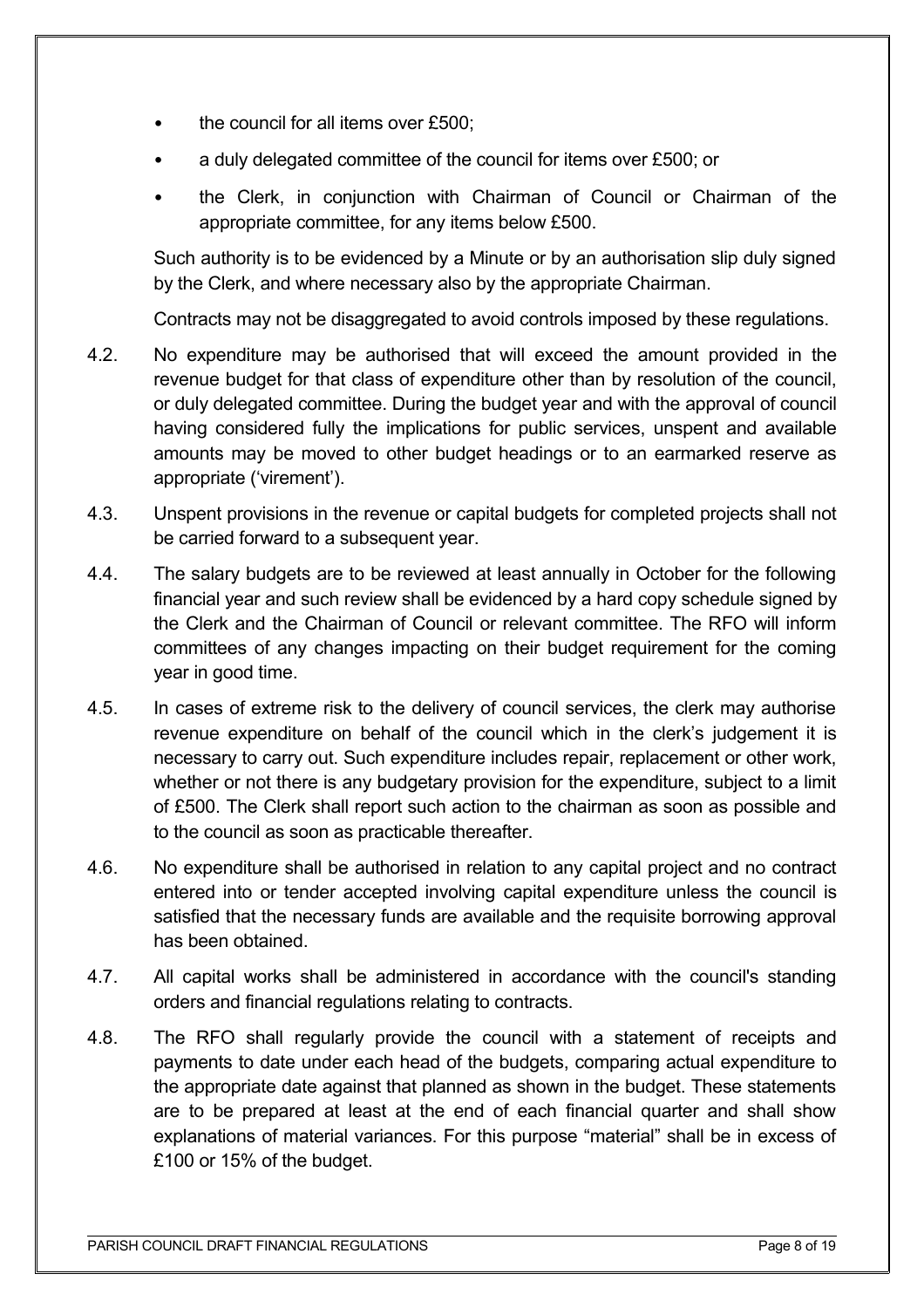4.9. Changes in earmarked reserves shall be approved by council as part of the budgetary control process.

# <span id="page-8-0"></span>**5. BANKING ARRANGEMENTS AND AUTHORISATION OF PAYMENTS**

- 5.1. The council's banking arrangements, including the bank mandate, shall be made by the RFO and approved by the council; banking arrangements may not be delegated to a committee. They shall be regularly reviewed for safety and efficiency. The council shall seek credit references in respect of members or employees who act as signatories.
- 5.2. The RFO shall prepare a schedule of payments requiring authorisation, forming part of the Agenda for the Meeting and, together with the relevant invoices, present the schedule to the finance committee. The committee shall review the schedule for compliance and, having satisfied itself shall authorise payment by a resolution of the finance committee. The approved schedule shall be ruled off and initialled by the Chairman of the Meeting. A detailed list of all payments shall be disclosed within or as an attachment to the minutes of the meeting at which payment was authorised. Personal payments (including salaries, wages, expenses and any payment made in relation to the termination of a contract of employment) may be summarised to remove public access to any personal information.
- 5.3. All invoices for payment shall be examined, verified and certified by the RFO to confirm that the work, goods or services to which each invoice relates has been received, carried out, examined and represents expenditure previously approved by the council.
- 5.4. The RFO shall examine invoices for arithmetical accuracy and analyse them to the appropriate expenditure heading. The RFO shall take all steps to pay all invoices submitted, and which are in order, at the next available Finance Committee Meeting.
- 5.5. The Clerk and RFO shall have delegated authority to authorise the payment of items only in the following circumstances:
	- a) If a payment is necessary to avoid a charge to interest under the Late Payment of Commercial Debts (Interest) Act 1998, and the due date for payment is before the next scheduled Meeting of council, where the Clerk and RFO certify that there is no dispute or other reason to delay payment, provided that a list of such payments shall be submitted to the next appropriate meeting of council [or finance committee];
	- b) An expenditure item authorised under 5.6 below (continuing contracts and obligations) provided that a list of such payments shall be submitted to the next appropriate meeting of council [or finance committee]; or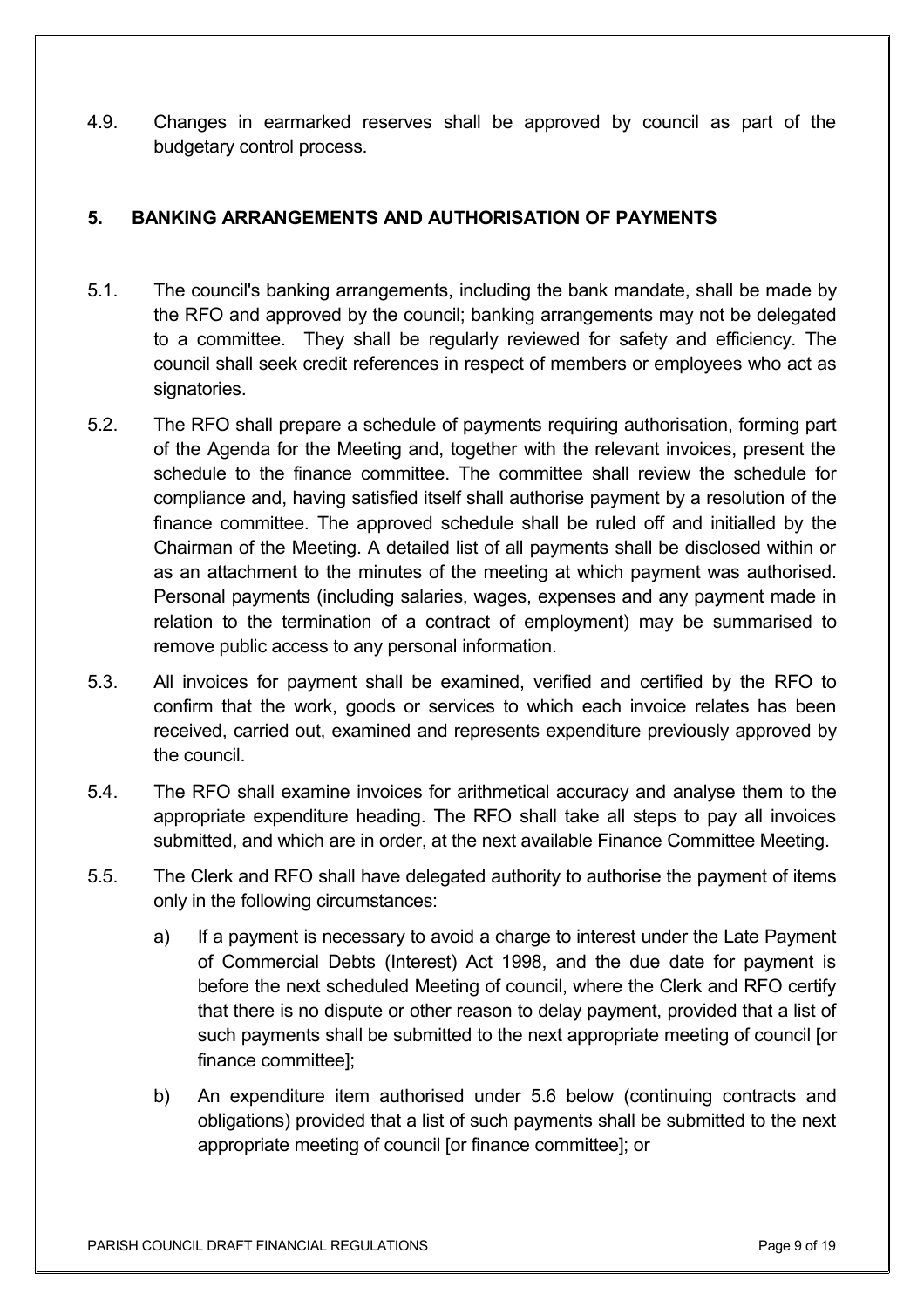- c) fund transfers within the councils banking arrangements up to the sum of £10,000, provided that a list of such payments shall be submitted to the next appropriate meeting of council [or finance committee].
- 5.6. For each financial year the Clerk and RFO shall draw up a list of due payments which arise on a regular basis as the result of a continuing contract, statutory duty, or obligation (such as but not exclusively, Salaries, PAYE and NI, Superannuation Fund and regular maintenance contracts and the like for which council [,or a duly authorised committee,] may authorise payment for the year provided that the requirements of regulation 4.1 (Budgetary Controls) are adhered to, provided also that a list of such payments shall be submitted to the next appropriate meeting of the Finance Committee.
- 5.7. A record of regular payments made under 5.6 above shall be drawn up and be signed by two members on each and every occasion when payment is authorised thus controlling the risk of duplicated payments being authorised and / or made.
- 5.8. In respect of grants a duly authorised committee shall approve expenditure within any limits set by council and in accordance with any Policy statement approved by council. Any Revenue or Capital Grant in excess of £500 shall before payment, be subject to ratification by resolution of the council.
- 5.9. Members are subject to the Code of Conduct that has been adopted by the council and shall comply with the Code and Standing Orders when a decision to authorise or instruct payment is made in respect of a matter in which they have a disclosable pecuniary or other interest, unless a dispensation has been granted.
- 5.10. The council will aim to rotate the duties of members in these Regulations so that onerous duties are shared out as evenly as possible over time.
- 5.11. Any changes in the recorded details of suppliers, such as bank account records, shall be approved in writing by a Member.

# <span id="page-9-0"></span>**6. INSTRUCTIONS FOR THE MAKING OF PAYMENTS**

- 6.1. The council will make safe and efficient arrangements for the making of its payments.
- 6.2. Following authorisation under Financial Regulation 5 above, the council, a duly delegated committee or, if so delegated, the Clerk or RFO shall give instruction that a payment shall be made.
- 6.3. All payments shall be effected by cheque or other instructions to the council's bankers, or otherwise, in accordance with a resolution of Council or duly delegated Committee.
- 6.4. Cheques or orders for payment drawn on the bank account in accordance with the schedule as presented to council or committee shall be signed by two members of council, in accordance with a resolution instructing that payment. If a member who is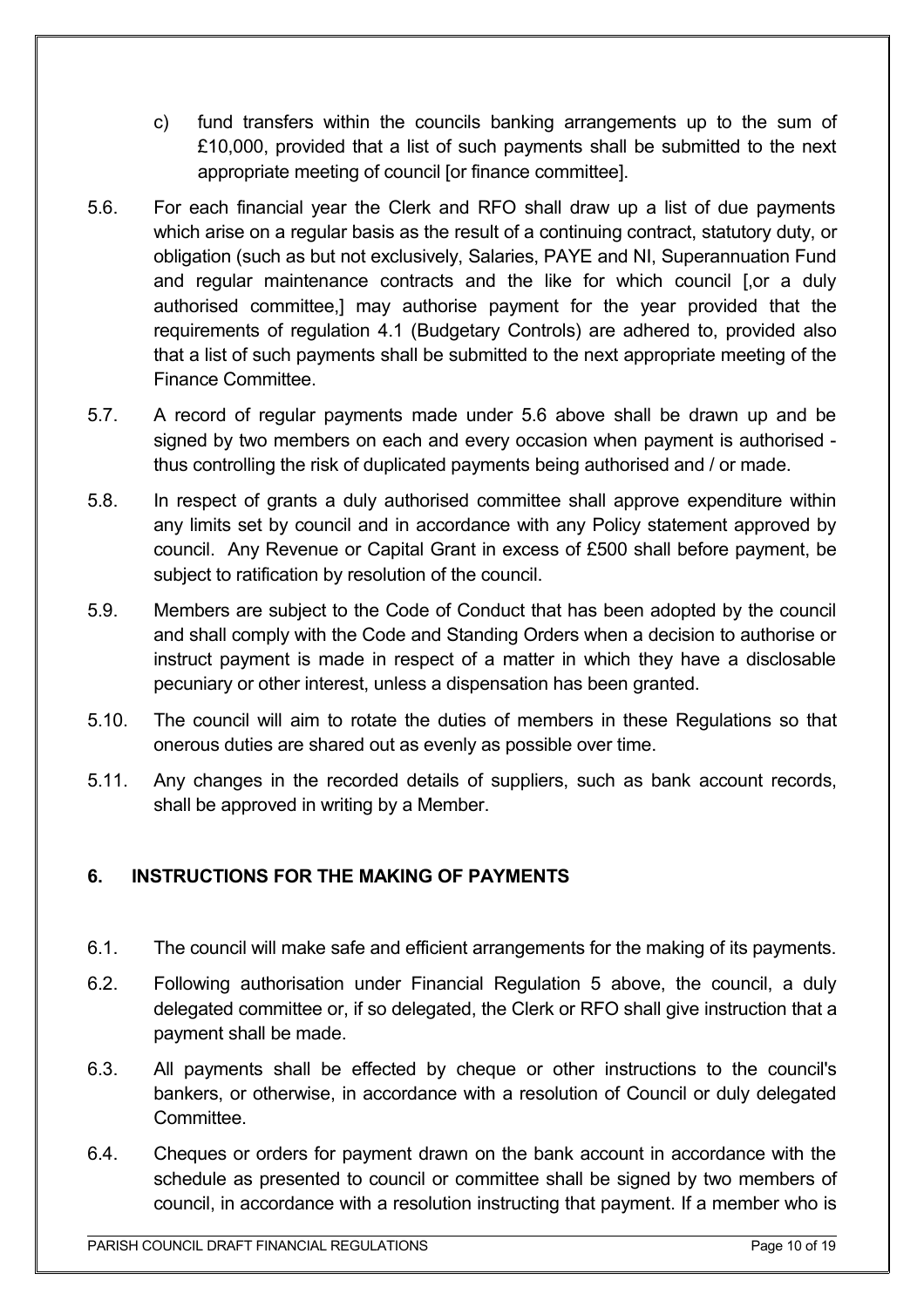also a bank signatory has declared a disclosable pecuniary interest, or has any other interest, in the matter in respect of which the payment is being made, that Councillor shall be required to consider Standing Orders, and thereby determine whether it is appropriate and / or permissible to be a signatory to the transaction in question.

- 6.5. To indicate agreement of the details shown on the cheque or order for payment with the counterfoil and the invoice or similar documentation, the signatories shall each also initial the cheque counterfoil.
- 6.6. Cheques or orders for payment shall not normally be presented for signature other than at a council or committee meeting (including immediately before or after such a meeting). Any signatures obtained away from such meetings shall be reported to the Finance Committee at the next convenient meeting.
- 6.7. If thought appropriate by the council, payment for utility supplies (energy, telephone and water) and any National Non-Domestic Rates may be made by variable Direct Debit provided that the instructions are signed by two members and any payments are reported to council as made. The approval of the use of a variable Direct Debit shall be renewed by resolution of the council at least every two years.
- 6.8. If thought appropriate by the council, payment for certain items (principally Salaries) may be made by Banker's Standing Order provided that the instructions are signed, or otherwise evidenced by two members are retained and any payments are reported to council as made. The approval of the use of a Banker's Standing Order shall be renewed by resolution of the council at least every two years.
- 6.9. If thought appropriate by the council, payment for certain items may be made by BACS or CHAPS methods provided that the instructions for each payment are signed, or otherwise evidenced, by two authorised bank signatories are retained and any payments are reported to council as made. The approval of the use of BACS or CHAPS shall be renewed by resolution of the council at least every two years.
- 6.10. If thought appropriate by the council payment for certain items may be made by internet banking transfer provided evidence is retained showing which members approved the payment.
- 6.11. Where a computer requires use of a personal identification number (PIN) or other password(s), for access to the council's records on that computer, a note shall be made of the PIN and Passwords and shall be handed to and retained by the Chairman of Council in a sealed dated envelope. This envelope may not be opened other than in the presence of two other councillors. After the envelope has been opened, in any circumstances, the PIN and / or passwords shall be changed as soon as practicable. The fact that the sealed envelope has been opened, in whatever circumstances, shall be reported to all members immediately and formally to the next available meeting of the council. This will not be required for a member's personal computer used only for remote authorisation of bank payments.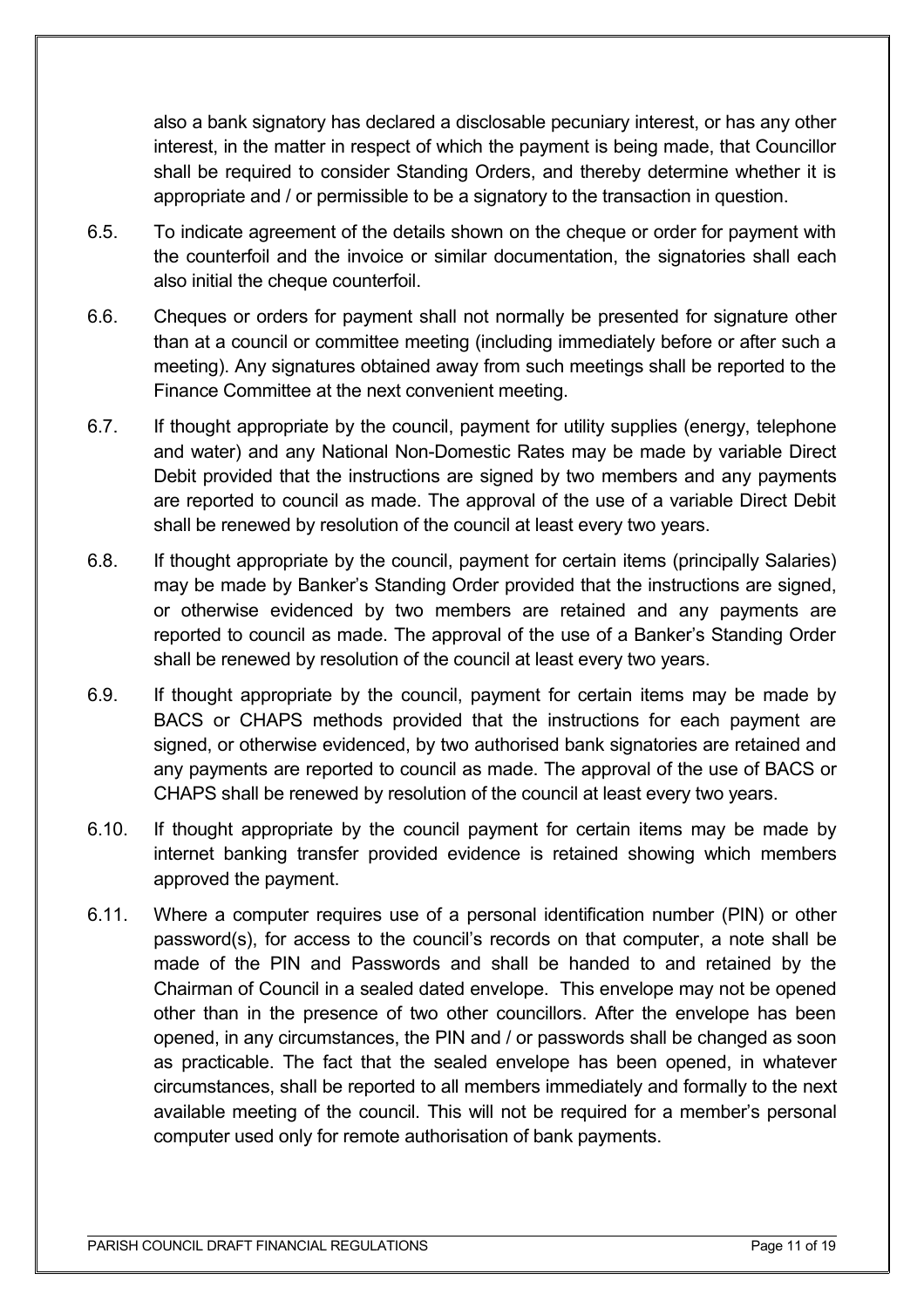- 6.12. No employee or councillor shall disclose any PIN or password, relevant to the working of the council or its bank accounts, to any person not authorised in writing by the council or a duly delegated committee.
- 6.13. Regular back-up copies of the records on any computer shall be made and shall be stored securely away from the computer in question, and preferably off site.
- 6.14. The council, and any members using computers for the council's financial business, shall ensure that anti-virus, anti-spyware and firewall, software with automatic updates, together with a high level of security, is used.
- 6.15. Where internet banking arrangements are made with any bank, the Clerk shall be appointed as the Service Administrator. The Bank Mandate approved by the council shall identify a number of councillors who will be authorised to approve transactions on those accounts. The bank mandate will state clearly the amounts of payments that can be instructed by the use of the Service Administrator alone, or by the Service Administrator with a stated number of approvals.
- 6.16. Access to any internet banking accounts will be directly to the access page (which may be saved under "favourites"), and not through a search engine or e-mail link. Remembered or saved passwords facilities must not be used on any computer used for council banking work. Breach of this Regulation will be treated as a very serious matter under these regulations.
- 6.17. Changes to account details for suppliers, which are used for internet banking may only be changed on written hard copy notification by the supplier and supported by hard copy authority for change signed by the Clerk and a member. A programme of regular checks of standing data with suppliers will be followed.
- 6.18. Not used.
- 6.19. Not used
- 6.20. Not used
- 6.21. The council will not maintain any form of cash float. All cash received must be banked intact. Any payments made in cash by the Clerk [or RFO] (for example for postage or minor stationery items) shall be refunded on a regular basis, at least quarterly.
- 6.22. Not used.

# <span id="page-11-0"></span>**7. PAYMENT OF SALARIES**

7.1. As an employer, the council shall make arrangements to meet fully the statutory requirements placed on all employers by PAYE and National Insurance legislation. The payment of all salaries shall be made in accordance with payroll records and the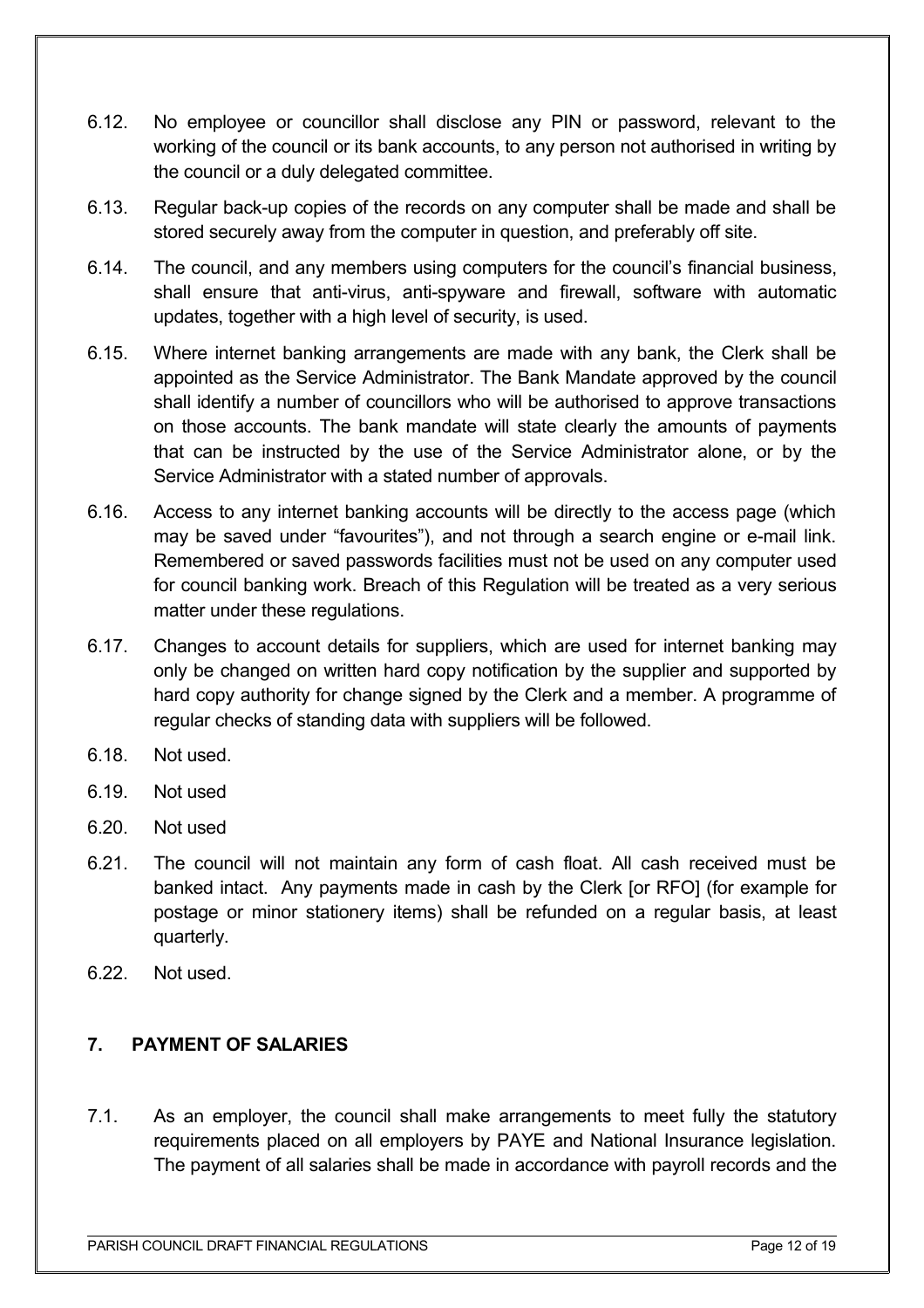rules of PAYE and National Insurance currently operating, and salary rates shall be as agreed by council, or duly delegated committee.

- 7.2. Payment of salaries and payment of deductions from salary such as may be required to be made for tax, national insurance and pension contributions, or similar statutory or discretionary deductions must be made in accordance with the payroll records and on the appropriate dates stipulated in employment contracts, provided that each payment is reported to the next available council meeting, as set out in these regulations above.
- 7.3. No changes shall be made to any employee's pay, emoluments, or terms and conditions of employment without the prior consent of the council.
- 7.4. Each and every payment to employees of net salary and to the appropriate creditor of the statutory and discretionary deductions shall be recorded in a separate confidential record (confidential cash book). This confidential record is not open to inspection or review (under the Freedom of Information Act 2000 or otherwise) other than:
	- a) by any councillor who can demonstrate a need to know;
	- b) by the internal auditor;
	- c) by the external auditor; or
	- d) by any person authorised under Audit Commission Act 1998, or any superseding legislation.
- 7.5. The total of such payments in each calendar month shall be reported with all other payments as made as may be required under these Financial Regulations, to ensure that only payments due for the period have actually been paid.
- 7.6. An effective system of personal performance management should be maintained for the senior officers.
- 7.7. Any termination payments shall be supported by a clear business case and reported to the council. Termination payments shall only be authorised by council.
- 7.8. Before employing interim staff the council must consider a full business case.

### <span id="page-12-0"></span>**8. LOANS AND INVESTMENTS**

8.1. All borrowings shall be effected in the name of the council, after obtaining any necessary borrowing approval. Any application for borrowing approval shall be approved by Council as to terms and purpose. The application for Borrowing Approval, and subsequent arrangements for the Loan shall only be approved by full council.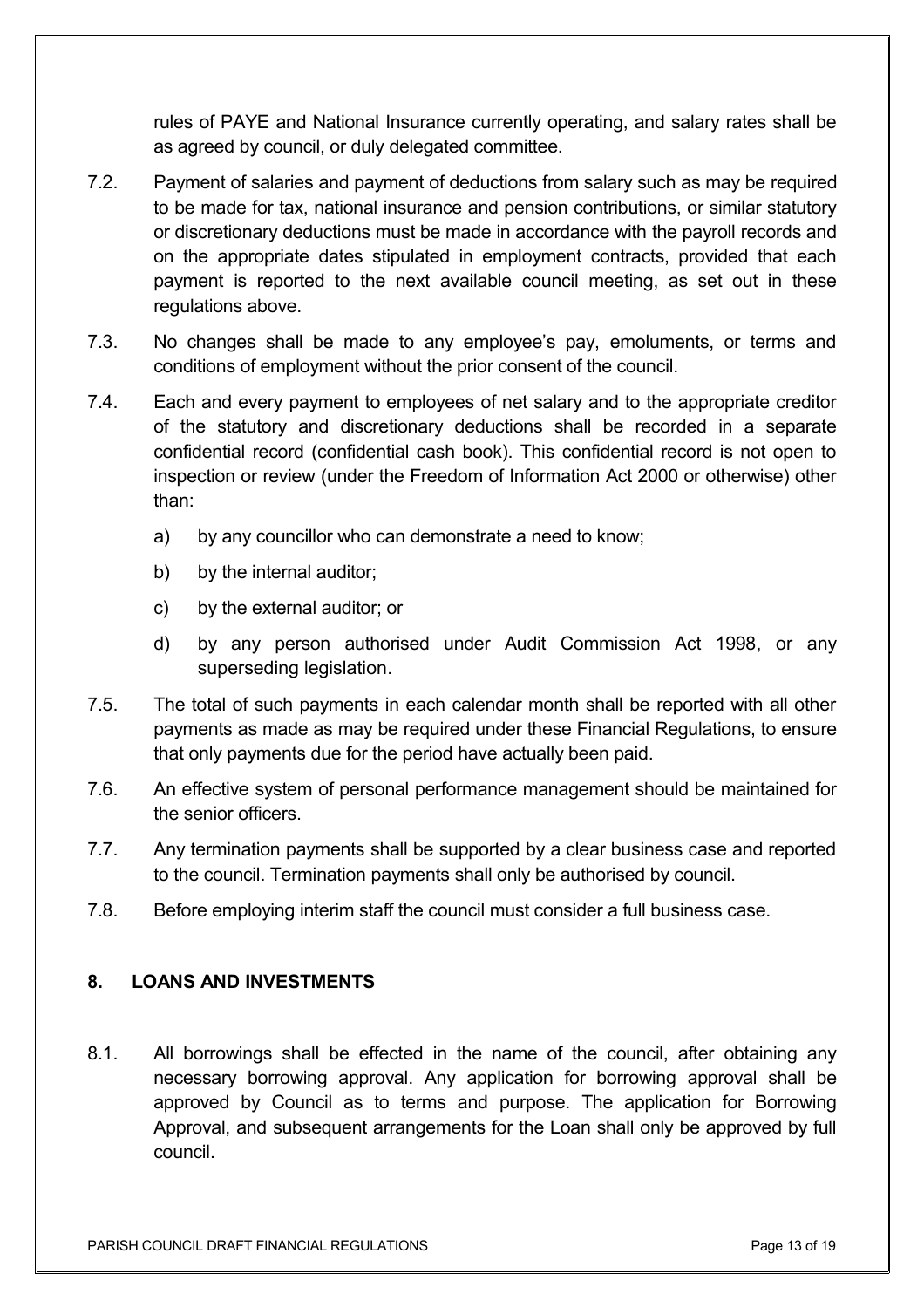- 8.2. Any financial arrangement which does not require formal Borrowing Approval from the Secretary of State/Welsh Assembly Government (such as Hire Purchase or Leasing of tangible assets) shall be subject to approval by the full council. In each case a report in writing shall be provided to council in respect of value for money for the proposed transaction.
- 8.3. The council will arrange with the council's Banks and Investment providers for the sending of a copy of each statement of account to the Chairman of the council at the same time as one is issued to the Clerk or RFO.
- 8.4. All loans and investments shall be negotiated in the name of the Council and shall be for a set period in accordance with council policy.
- 8.5. The council shall consider the need for an Investment Strategy and Policy which, if drawn up, shall be in accordance with relevant regulations, proper practices and guidance. Any Strategy and Policy shall be reviewed by the council at least annually.
- 8.6. All investments of money under the control of the council shall be in the name of the council.
- 8.7. All investment certificates and other documents relating thereto shall be retained in the custody of the RFO.
- 8.8. Payments in respect of short term or long term investments, including transfers between bank accounts held in the same bank, or branch, shall be made in accordance with Regulation 5 (Authorisation of payments) and Regulation 6 (Instructions for payments).

### <span id="page-13-0"></span>**9. INCOME**

- 9.1. The collection of all sums due to the council shall be the responsibility of and under the supervision of the RFO.
- 9.2. Particulars of all charges to be made for work done, services rendered or goods supplied shall be agreed annually by the council, notified to the RFO and the RFO shall be responsible for the collection of all accounts due to the council.
- 9.3. The council will review all fees and charges at least annually, following a report of the Clerk.
- 9.4. Any sums found to be irrecoverable and any bad debts shall be reported to the council and shall be written off in the year.
- 9.5. All sums received on behalf of the council shall be banked intact as directed by the RFO. In all cases, all receipts shall be deposited with the council's bankers with such frequency as the RFO considers necessary.
- 9.6. The origin of each receipt shall be entered on the paying-in slip.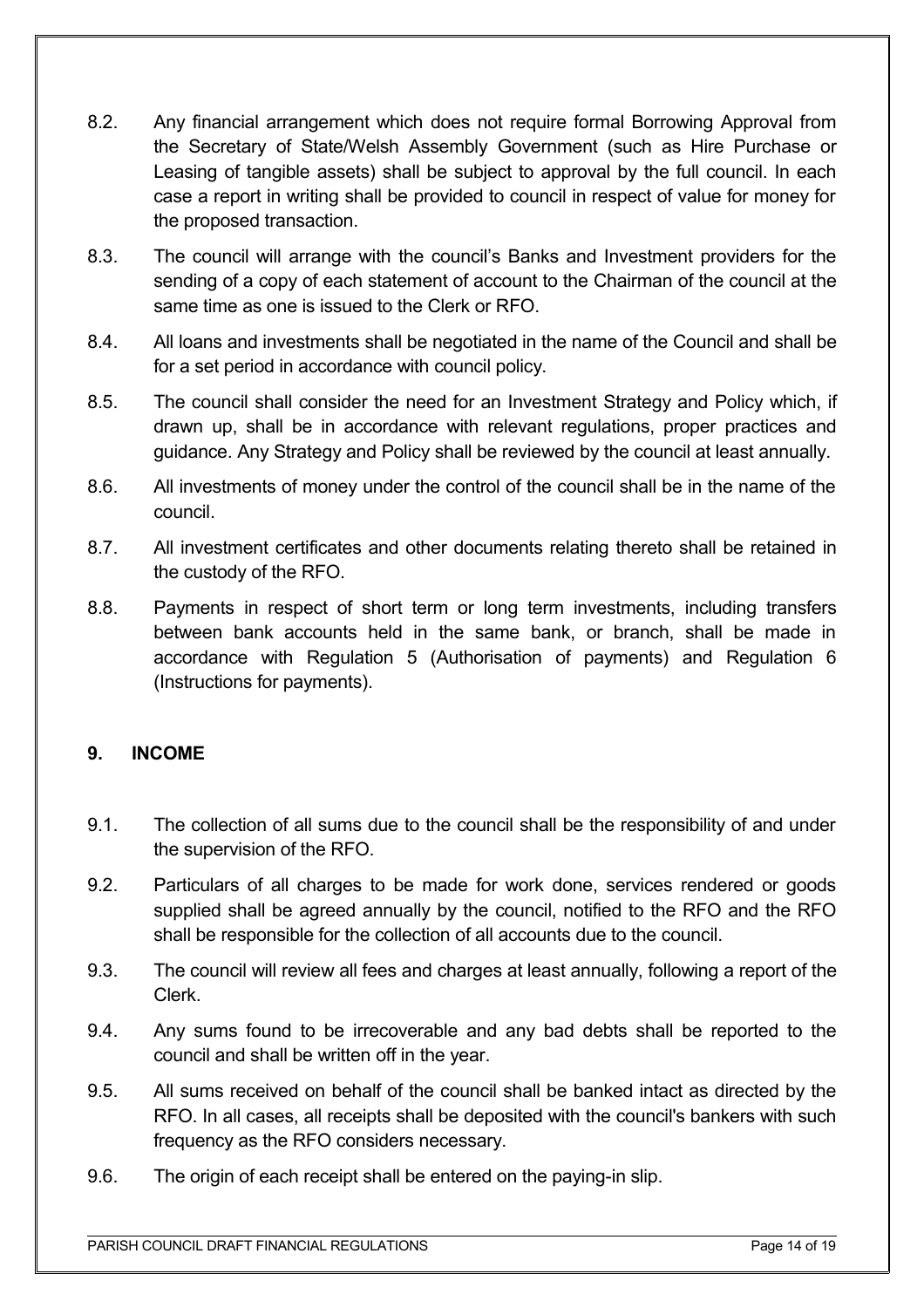- 9.7. Personal cheques shall not be cashed out of money held on behalf of the council.
- 9.8. The RFO shall promptly complete any VAT Return that is required. Any repayment claim due in accordance with VAT Act 1994 section 33 shall be made at least annually coinciding with the financial year end.
- 9.9. Where any significant sums of cash are regularly received by the council, the RFO shall take such steps as are agreed by the council to ensure that more than one person is present when the cash is counted in the first instance, that there is a reconciliation to some form of control such as ticket issues, and that appropriate care is taken in the security and safety of individuals banking such cash.
- 9.10. Any income arising which is the property of a charitable trust shall be paid into a charitable bank account. Instructions for the payment of funds due from the charitable trust to the council (to meet expenditure already incurred by the authority) will be given by the Managing Trustees of the charity meeting separately from any council meeting(see also Regulation 16 below) ].

# <span id="page-14-1"></span>**10. ORDERS FOR WORK, GOODS AND SERVICES**

- 10.1. An official order or letter shall be issued for all work, goods and services unless a formal contract is to be prepared or an official order would be inappropriate. Copies of orders shall be retained.
- 10.2. Order books shall be controlled by the RFO.
- 10.3. All members and Officers are responsible for obtaining value for money at all times. An officer issuing an official order shall ensure as far as reasonable and practicable that the best available terms are obtained in respect of each transaction, usually by obtaining three or more quotations or estimates from appropriate suppliers, subject to any *de minimis* provisions in Regulation 11 (I) below.
- 10.4. A member may not issue an official order or make any contract on behalf of the council.
- 10.5. The RFO shall verify the lawful nature of any proposed purchase before the issue of any order, and in the case of new or infrequent purchases or payments, the RFO shall ensure that the statutory authority shall be reported to the meeting at which the order is approved so that the Minutes can record the power being used.

# <span id="page-14-0"></span>**11. CONTRACTS**

11.1. Procedures as to contracts are laid down as follows: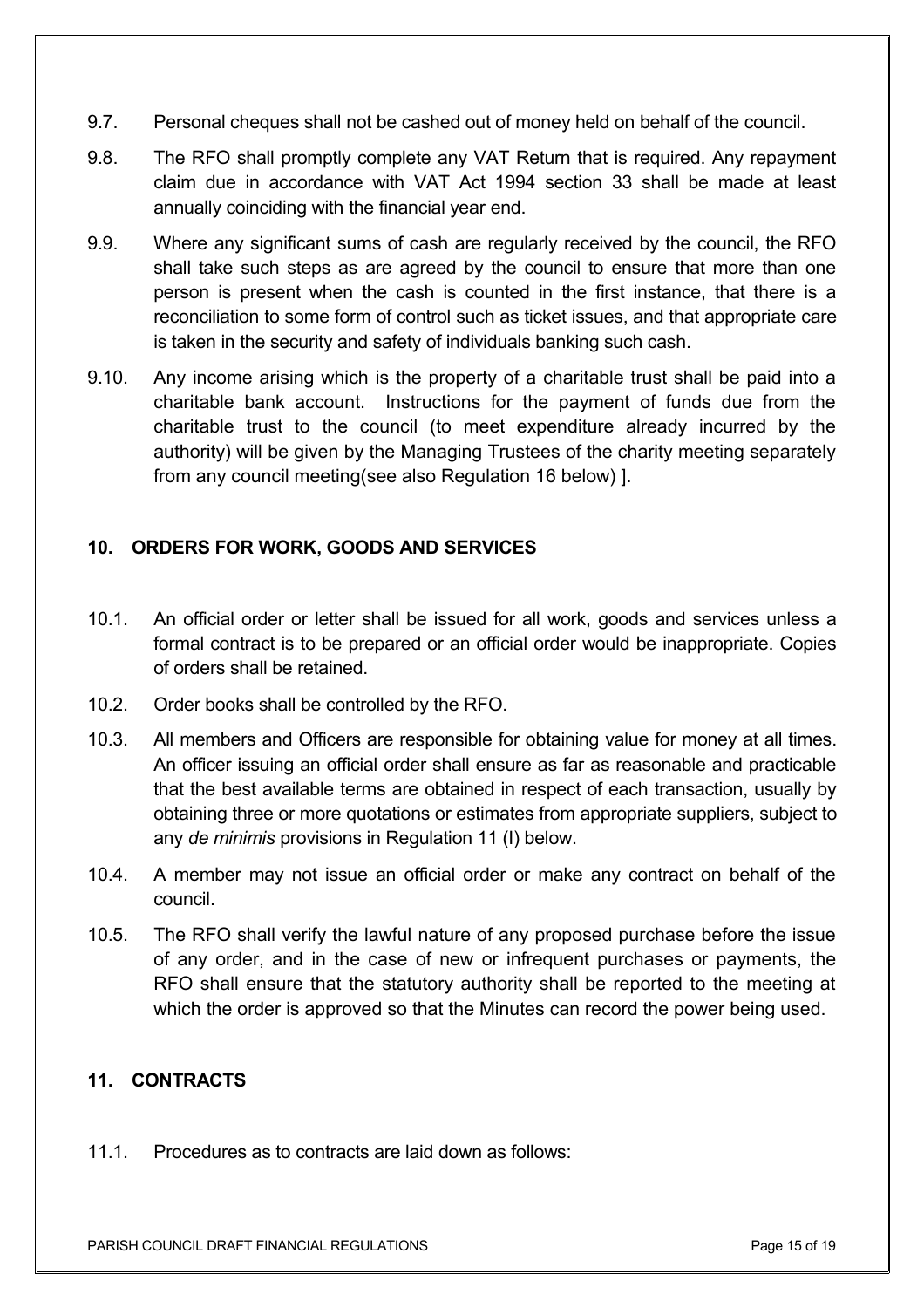- a. Every contract shall comply with these financial regulations, and no exceptions shall be made otherwise than in an emergency provided that this regulation need not apply to contracts which relate to items (i) to (vi) below:
	- i. for the supply of gas, electricity, water, sewerage and telephone services;
	- ii. for specialist services such as are provided by solicitors, accountants, surveyors and planning consultants;
	- iii. for work to be executed or goods or materials to be supplied which consist of repairs to or parts for existing machinery or equipment or plant;
	- iv. for work to be executed or goods or materials to be supplied which constitute an extension of an existing contract by the Council;
	- v. for additional audit work of the external Auditor up to an estimated value of £500 (in excess of this sum the Clerk and RFO shall act after consultation with the Chairman and Vice Chairman of council); and
	- vi. for goods or materials proposed to be purchased which are proprietary articles and / or are only sold at a fixed price.
- b. Where it is intended to enter into a contract exceeding  $£1,000$  in value for the supply of goods or materials or for the execution of works or specialist services other than such goods, materials, works or specialist services as are excepted as set out in paragraph (a) the Clerk shall invite tenders from at least three firms to be taken from the appropriate approved list.
- c. When applications are made to waive financial regulations relating to contracts to enable a price to be negotiated without competition the reason shall be embodied in a recommendation to the council.
- d. Such invitation to tender shall state the general nature of the intended contract and the Clerk shall obtain the necessary technical assistance to prepare a specification in appropriate cases. The invitation shall in addition state that tenders must be addressed to the Clerk in the ordinary course of post. Each tendering firm shall be supplied with a specifically marked envelope in which the tender is to be sealed and remain sealed until the prescribed date for opening tenders for that contract.
- e. All sealed tenders shall be opened at the same time on the prescribed date by the Clerk in the presence of at least one member of council.
- f. If less than three tenders are received for contracts above £1,000 or if all the tenders are identical the council may make such arrangements as it thinks fit for procuring the goods or materials or executing the works.
- g. Any invitation to tender issued under this regulation shall be subject to Standing Order 18d, and shall refer to the terms of the Bribery Act 2010.
- h. When it is to enter into a contract of less than £1,000 in value for the supply of goods or materials or for the execution of works or specialist services other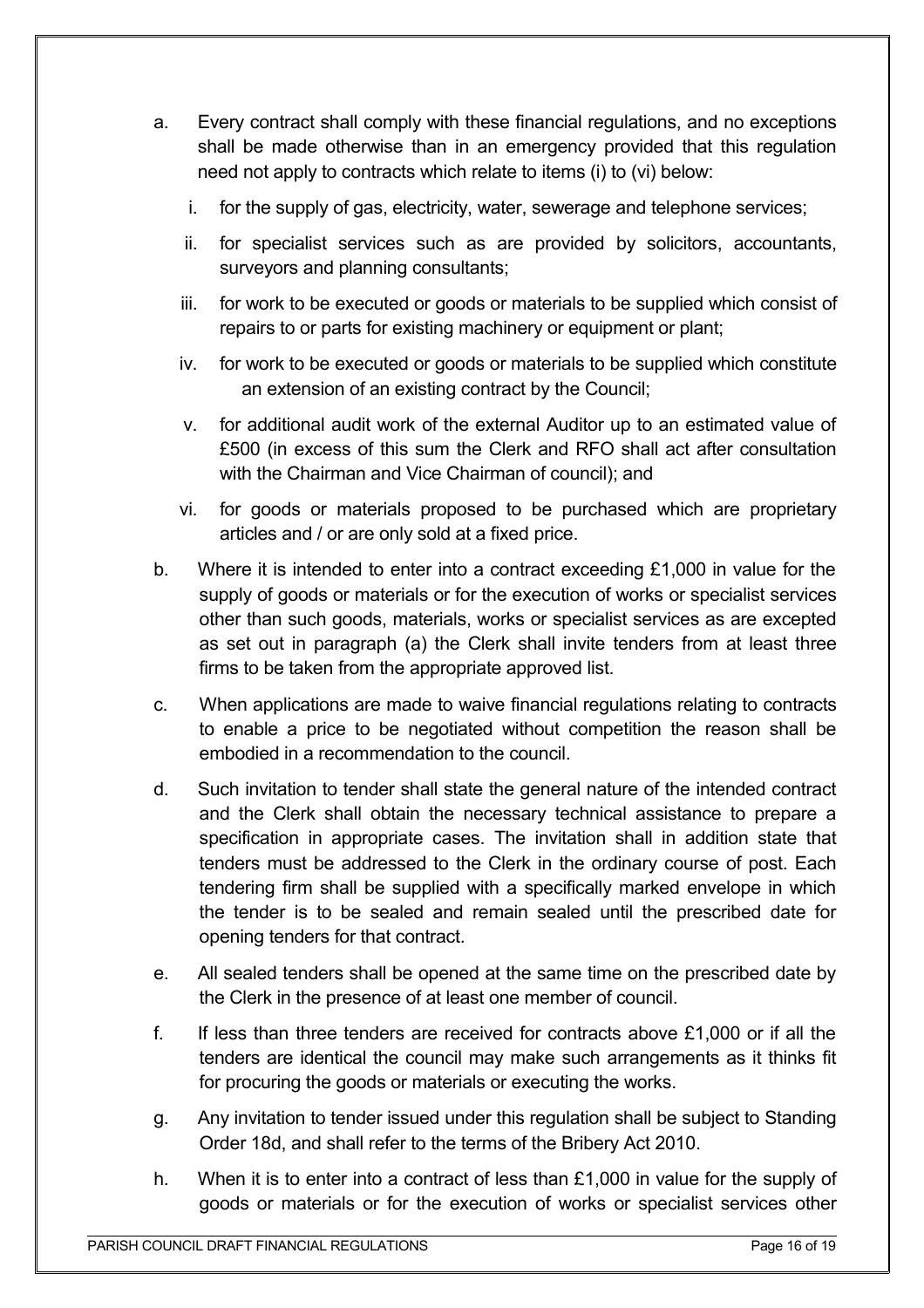than such goods, materials, works or specialist services as are excepted as set out in paragraph (a) the Clerk or RFO shall obtain 3 quotations (priced descriptions of the proposed supply); where the value is below £1,000 and above £100 the Clerk or RFO shall strive to obtain 3 estimates. Otherwise, Regulation 10 (3) above shall apply.

- i. The council shall not be obliged to accept the lowest or any tender, quote or estimate.
- j. Should it occur that the council, or duly delegated committee, does not accept any tender, quote or estimate, the work is not allocated and the council requires further pricing, provided that the specification does not change, no person shall be permitted to submit a later tender, estimate or quote who was present when the original decision making process was being undertaken.
- k. The European Union Procurement Directive shall apply and the terms of the Public Contracts Regulations 2006 and the Utilities Contracts Regulations 2006 including thresholds shall be followed.
- **12.** Not used
- <span id="page-16-1"></span>**13.** Not used.

### <span id="page-16-0"></span>**14. ASSETS, PROPERTIES AND ESTATES**

- 14.1. The Clerk shall make appropriate arrangements for the custody of all title deeds and Land Registry Certificates of properties held by the council. The RFO shall ensure a record is maintained of all properties held by the council, recording the location, extent, plan, reference, purchase details, nature of the interest, tenancies granted, rents payable and purpose for which held in accordance with Accounts and Audit Regulations.
- 14.2. No tangible moveable property shall be purchased or otherwise acquired, sold, leased or otherwise disposed of, without the authority of the council, together with any other consents required by law, save where the estimated value of any one item of tangible movable property does not exceed £250.
- 14.3. No real property (interests in land) shall be sold, leased or otherwise disposed of without the authority of the council, together with any other consents required by law, In each case a Report in writing shall be provided to council in respect of valuation and surveyed condition of the property (including matters such as planning permissions and covenants) together with a proper business case (including an adequate level of consultation with the electorate).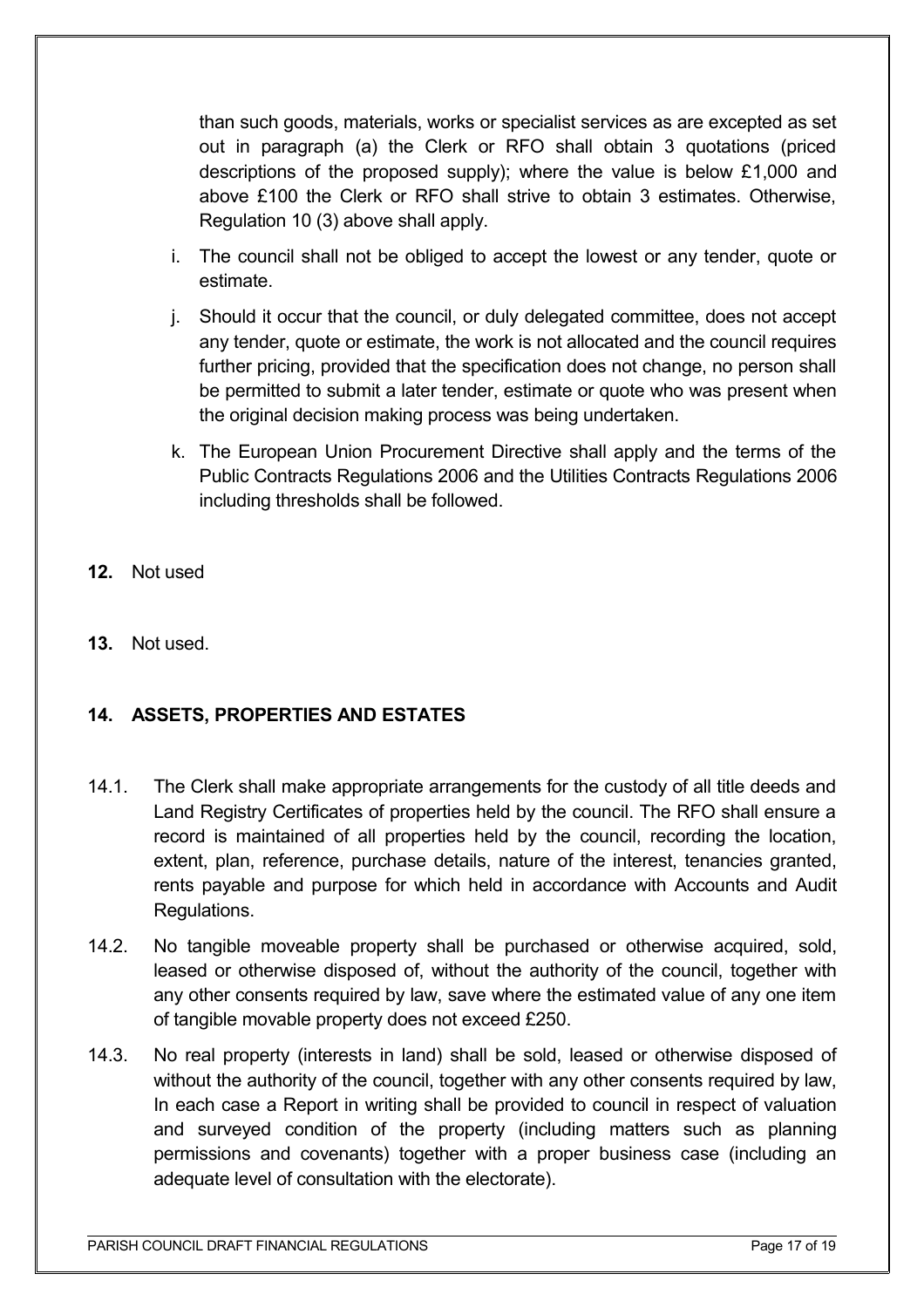- 14.4. No real property (interests in land) shall be purchased or acquired without the authority of the full council. In each case a Report in writing shall be provided to council in respect of valuation and surveyed condition of the property (including matters such as planning permissions and covenants) together with a proper business case (including an adequate level of consultation with the electorate).
- 14.5. Subject only to the limit set in Reg. 14.2 above, no tangible moveable property shall be purchased or acquired without the authority of the full council. In each case a Report in writing shall be provided to council with a full business case.
- 14.6. The RFO shall ensure that an appropriate and accurate Register of Assets and Investments is kept up to date. The continued existence of tangible assets shown in the Register shall be verified at least annually, possibly in conjunction with a health and safety inspection of assets.

### <span id="page-17-1"></span>**15. INSURANCE**

- 15.1. Following the annual risk assessment (per Financial Regulation 17), the RFO shall effect all insurances and negotiate all claims on the council's insurers in consultation with the Clerk
- 15.2. The Clerk shall give prompt notification to the RFO of all new risks, properties or vehicles which require to be insured and of any alterations affecting existing insurances.
- 15.3. The RFO shall keep a record of all insurances effected by the council and the property and risks covered thereby and annually review it.
- 15.4. The RFO shall be notified of any loss liability or damage or of any event likely to lead to a claim, and shall report these to council at the next available meeting.
- 15.5. All appropriate members and employees of the council shall be included in a suitable form of security or fidelity guarantee insurance which shall cover the maximum risk exposure as determined by the council, or duly delegated committee.
- **16.** Not used.

#### <span id="page-17-0"></span>**17. RISK MANAGEMENT**

17.1. The council is responsible for putting in place arrangements for the management of risk. The Clerk with the RFO shall prepare, for approval by the council, risk management policy statements in respect of all activities of the council. Risk policy